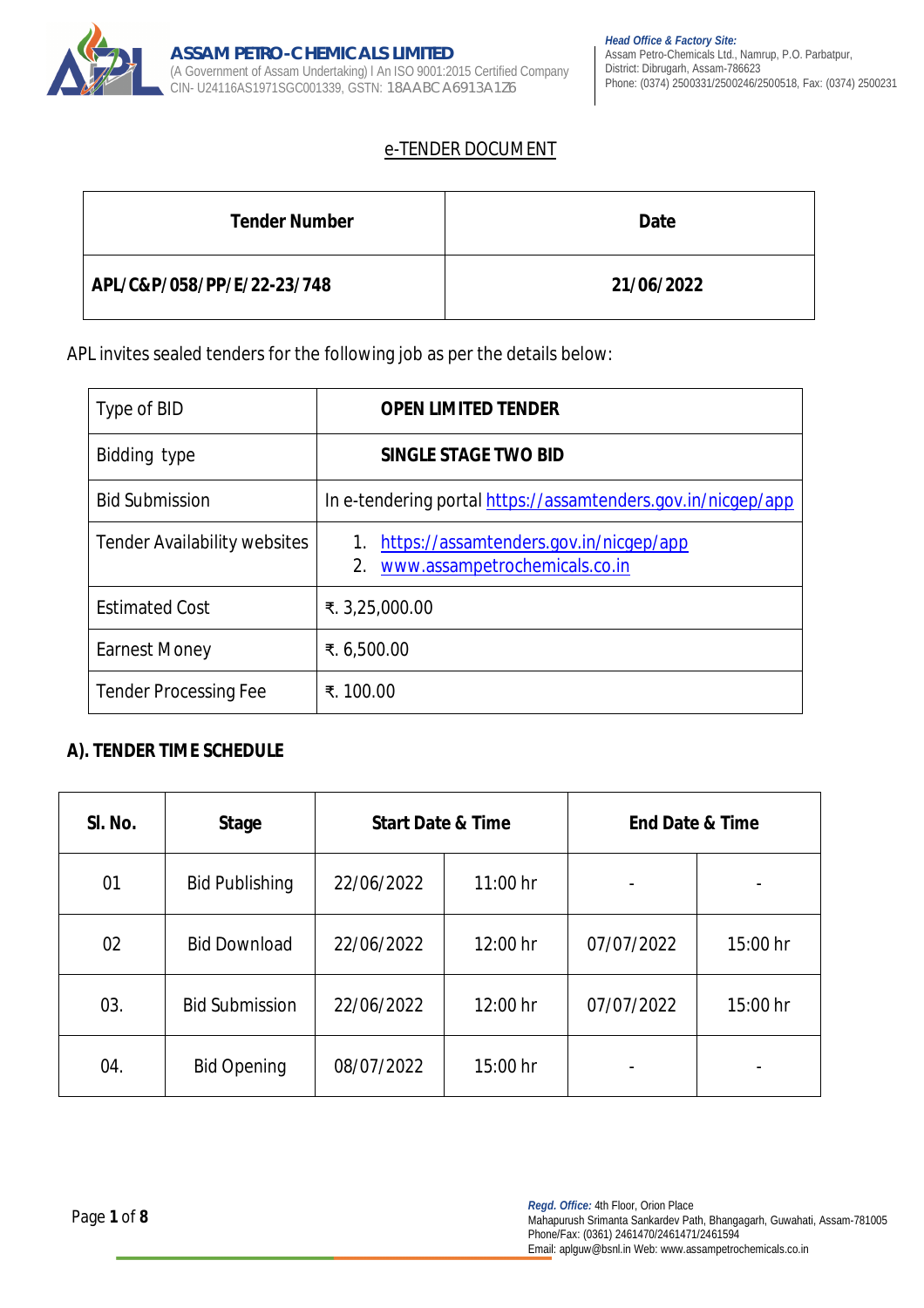

# **B). SCOPE OF SUPPLY.**

| SI.<br>No. | <b>Description of materials</b>                                                                                                                                                                                                                                       | <b>Unit</b> | <b>Quantity</b> |
|------------|-----------------------------------------------------------------------------------------------------------------------------------------------------------------------------------------------------------------------------------------------------------------------|-------------|-----------------|
|            | New Spare Cooler (Vertical) for Horizontal Balanced Opposed Non Lubricated<br>NG Compressor (K-101C), Compressor Model: 1EHA2GT, Set No. 8057,<br>Capacity: 1873 NM <sup>3</sup> / Hr, Make: KPCL                                                                     |             |                 |
| 01.        | Fabrication, Inspection, Testing, Painting & Supply of New After Cooler<br>(vertical) Complete Set with Shell & Tube Bundle Assembly, Nozzles and all<br>other accessories etc. strictly as per enclosed Drawing No. PE-007 Rev.A1 of<br>M/s Primex Engineers Kolkata | Set         | 01              |
| 02.        | Freight charges upto APL, Namrup                                                                                                                                                                                                                                      | Lot         | To specify      |

**N.B**: 1) 2 set of Drawing for approval, inspection of our authorized TPIA, QAP / ITP for approval by TPIA, Painting & Guarantee Certificate as Built Drawings etc are to be furnished.

 2) Fabrication, Inspection, Testing, Painting & Supply of New After Cooler (vertical) Complete Set with Shell & Tube Bundle Assembly, Nozzles and all other accessories etc. strictly as per enclosed Drawing No. PE-007 Rev.A1 of M/s Primex Engineers Kolkata required for Horizontal Balanced Opposed Non Lubricated NG Compressor (K-101C), Compressor Model: 1EHA2GT, Set No. 8057, Capacity: 1873 NM<sup>3</sup>/ Hr, Make : KPCL

 3) **Guarantee:** Equipments must be guaranteed for fabrication with good quality materials as per design and good workmanship for a period of 12 months from date of commissioning or 18 months from the date of dispatch whichever the earlier. Free replacement should be made against defective equipments at their own cost.

# 4) **Drawing & Documentation:**

Bidder has to furnish the Fabrication Drawing to be prepared based on Drawing No. PE-007 Rev.A1 of M/s Primex Engineers Kolkata and to submit us 3 Sets of Drawings for our approval before taking up the Fabrication Job. Fabrication shall be done strictly as per TEMA-A, IS Specification and ASME Sect. VIII, Div.1. Contractor has to furnish QAP & ITP approved by our authorized TPIA (Third Party Inspection) before taking up fabrication job and all documents comprising of AS Built Drawings, Stagewise Inspection Reports, Radiography & Hydrotest Reports, Guarantee Certificate, TPI Release Note in document folder after completion of job in all respect.

 5) **Completion Period:** Bidder has to complete the entire fabrication jobs of I(one) Set of New After Cooler (vertical) Complete Set with Shell & Tube Bundle Assembly, Nozzles and all other accessories etc. strictly as per enclosed Drawing No. PE-007 Rev.A1 of M/s Primex Engineers Kolkata within 60 days period from the date of placement of P.O.

 6) **Painting:** Surface Preparation will be carried by means of Blasting to Sa21/2 finish and Application of 2 Coats of Heat Resistant Primer of 50 micron each coat. Suitable Painting Specification is to be furnished by Bidder for our approval.

 7) All responsibilities regarding transportation shall be in the scope of the supplier. Transporter available and having godown in our area are M/s ARC Ltd., Ms TCI Express, M/s TCI Freight, M/s ATC (Assam) Pvt. Ltd, M/s ABC Ltd and M/s DARCL

 8) The delivery period of the entire order shall be deemed to be essence of the contract. In case of delay in execution beyond stipulated period, unless such delay is attributed to APL, or in Force majeure conditions, there will be reduction of contract value @ 0.5% for each week of delay or part thereof subject to maximum of 5% of total contract value.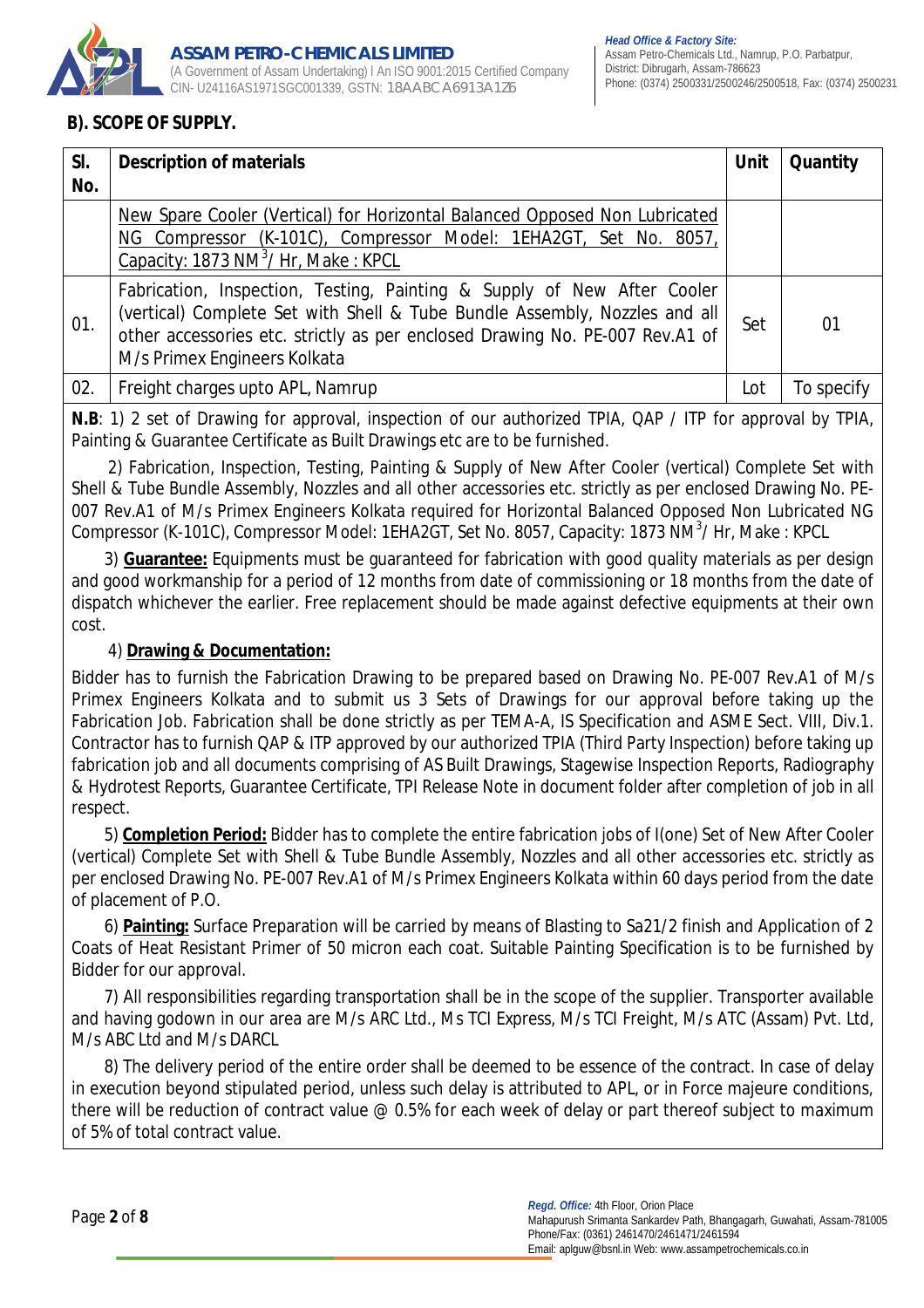

# **C) GENERAL TERMS & CONDITIONS:**

1. Quotation should be in original letter head / Quotation pad having GSTIN & PAN No.

### 2. **The bidder should quote their rates excluding of all taxes and duties. GST rate along with HSN code should be shown separately**.

3. All entries in the offer must be made in English. The total amount shall be in figures as well as in words. No overwriting shall be allowed. In case of discrepancy, the rates quoted in words shall be considered to be correct. **Hand written quotation will not be accepted / considered**.

4. **Tender Fee:** The Bidder shall furnish Tender Processing Fee for an amount of ₹. 100.00 (Rupees One Hundred) only in online mode only by Net banking/RTGS/NEFT.

## 5. **Earnest Money Deposit (EMD):**

a) The Bidder shall furnish Earnest Money Deposit (EMD) for an amount of ₹. 6,500.00 (Rupees Six Thousand Five Hundred) only in online mode by Net banking/RTGS/NEFT or Bank Guarantee (**BG**) in favour of ASSAM PETROCHEMICALS LIMITED payable as earnest money as per the APL format (Annexure-II) along with the offer. MSME valid certificate under category of similar works will be considered for exemption of EMD.

b) EMD of the successful bidder will be released after delivery and acceptance of the materials and on submission of Security Deposit or Performance Bank Guarantee. However the EMD deposited shall be retained and adjusted towards the Security deposit for the fulfillment of the job. The EMD will be forfeited by the company in case the successful bidder fails to execute the job as agreed.

c) EMD of the unsuccessful bidders shall be refunded after issue of Purchase Order to the successful bidder.

6. **MSME or NSIC:** Bidder registered with **MSME or NSIC** should submit their respective certificate along with the Bid

## 7. **Bidder Qualification Criteria (BQC):**

#### **A) Technical:**

| SI.No | <b>Technical Criteria</b>                                           | Documentary Evidence required                     |
|-------|---------------------------------------------------------------------|---------------------------------------------------|
| 01.   | The Bidder should be a Manufacturer of items as stated in scope of  | Manufacturing License / Authorization Certificate |
|       | supply                                                              |                                                   |
| 02.   | Acceptance of the Scope of Supply                                   | Acceptance letter                                 |
| 03.   | Bidder should have the experience of manufacturing/ dealing and     | Copies of Purchase Order.                         |
|       | supplying of similar type of materials as stated in scope of supply |                                                   |

#### **B) Others:**

i) Bidder has to submit their acceptance / response for the terms in the format given below:-

| SI.<br>No. | Terms                                                                                                                                                                                                                                                                                                                                                                                                                                                                                                                                                                                                   | Bidder's acceptance /<br>response |  |  |  |
|------------|---------------------------------------------------------------------------------------------------------------------------------------------------------------------------------------------------------------------------------------------------------------------------------------------------------------------------------------------------------------------------------------------------------------------------------------------------------------------------------------------------------------------------------------------------------------------------------------------------------|-----------------------------------|--|--|--|
| 01.        | The validity of the offer shall be 120 (One Hundred Twenty) days from the date of opening of Tender.                                                                                                                                                                                                                                                                                                                                                                                                                                                                                                    |                                   |  |  |  |
| 02.        | The bidder should provide -                                                                                                                                                                                                                                                                                                                                                                                                                                                                                                                                                                             |                                   |  |  |  |
|            | i) Name of contact person                                                                                                                                                                                                                                                                                                                                                                                                                                                                                                                                                                               |                                   |  |  |  |
|            | ii) Contact mobile number                                                                                                                                                                                                                                                                                                                                                                                                                                                                                                                                                                               |                                   |  |  |  |
|            | iii) E-mail address                                                                                                                                                                                                                                                                                                                                                                                                                                                                                                                                                                                     |                                   |  |  |  |
|            | iv) Correspondence address :                                                                                                                                                                                                                                                                                                                                                                                                                                                                                                                                                                            |                                   |  |  |  |
| 03.        | <b>Delivery Period:</b> Bidders has to complete the entire fabrication jobs of I (one) Set of New After Cooler<br>(vertical) Complete Set with Shell & Tube Bundle Assembly, Nozzles and all other accessories etc. strictly<br>as per enclosed Drawing No. PE-007 Rev.A1 of M/s Primex Engineers Kolkata within 60 days period from<br>the date of placement of P.O. If supply is not possible within 60 days, bidder to specify their delivery<br>period Delivery of goods shall be based on FOT dispatch point basis. The date of lorry receipt (LR) shall<br>be considered as the date of delivery. |                                   |  |  |  |
| 04.        | The bidder must submit copy of PAN and GST Regn. No. etc as required issued by the appropriate                                                                                                                                                                                                                                                                                                                                                                                                                                                                                                          |                                   |  |  |  |
|            | Govt. Authority                                                                                                                                                                                                                                                                                                                                                                                                                                                                                                                                                                                         |                                   |  |  |  |
| 05.        | <b>GST Rate:</b>                                                                                                                                                                                                                                                                                                                                                                                                                                                                                                                                                                                        |                                   |  |  |  |
|            | <b>IGST</b>                                                                                                                                                                                                                                                                                                                                                                                                                                                                                                                                                                                             |                                   |  |  |  |
|            | <b>CGST</b>                                                                                                                                                                                                                                                                                                                                                                                                                                                                                                                                                                                             |                                   |  |  |  |
|            | <b>SGST</b><br>Defect liability period / warranty period is to be mentioned                                                                                                                                                                                                                                                                                                                                                                                                                                                                                                                             |                                   |  |  |  |
| 06.        |                                                                                                                                                                                                                                                                                                                                                                                                                                                                                                                                                                                                         |                                   |  |  |  |
|            | N.B: All the above terms should be submitted along with Technical Bid with bidder's seal and signature                                                                                                                                                                                                                                                                                                                                                                                                                                                                                                  |                                   |  |  |  |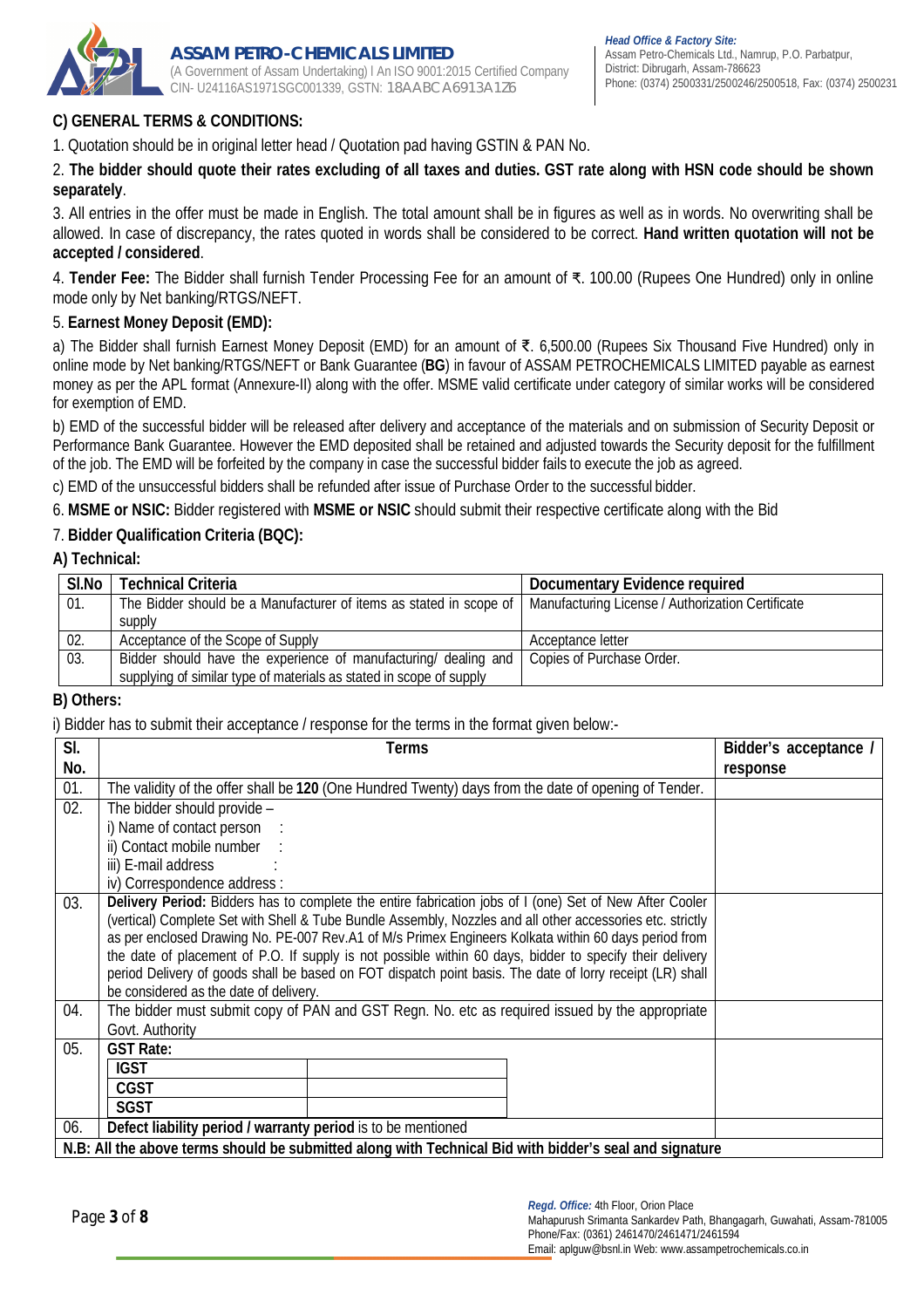

## 8. **Rejection Criteria:**

i) Bidders must furnish self certified relevant documents/information in support of their credentials to the BQC along with offer, failing which their offer shall be summarily rejected.

ii) Non Submission of Earnest Money Deposit

iii) Incomplete and non-conforming bids will be rejected outright.

iv) Pricing information shall NOT be included in the technical part of the Tender. Tenderers shall ensure that no pricing information of any type is shown in their Technical Bid. The inclusion of pricing information in any place other than the price Bid will result in rejection of the Tender.

9. The bidder should quote their rates as per Price Schedule provided along with the NIT.

10. The prices quoted shall be firm. The prices and amounts entered in Price Bid shall represent the Bidder's offer generally in accordance with the requirement.

11. Any amendment or modification of Tender documents will be notified in the website https://assamtenders.gov.in/nicgep/app. The same will be binding on the Bidders. APL may, at its discretion, extend the date of submission of tender.

12. Bidders are advised to ensure that their bids are complete in all respects and conform to the purchaser's terms & conditions and bid evaluation criteria of the tender, for avoiding rejection of their offers.

13. Bidders are advised not to take any exception / deviations to the bid document. Still, if exceptions / deviations are maintained in the bid, such conditional / non-conforming bids may be rejected outright.

14. All corrections and alterations, if any, in the entries of tender paper shall be signed in full and stamped by the tender with date. No erasers or overwriting are acceptable.

15. Bids are to be submitted online on e-procurement website https://assamtenders.gov.in/nicgep/app. in two parts along with scan copies of required documents, Tender fee & EMD.

16. Original copies of the documents, Tender Fee & EMD shall be submitted within 7 (seven) days from the date of opening of Technical Bid and addressed to:-

Dy. General Manager (C&P) Assam Petro-chemicals Limited, Namrup, P.O. Parbatpur, Dist. Dibrugarh, Pin-786623, Assam, India. E-mail ID: borah.nb@assampetrochemicals.co.in / dey.uttam@assampetrochemicals.co.in / pkphukanapl@gmail.com

17. Assam Petro-chemicals Limited will first open the 'Technical Bid' and if found in compliance then 'Price Bid' will be opened.

18. No request for extension of Bid closing date & time will be entertained. However, APL at its discretion may extend the Bid closing date and/or time. In case bid closing date is extended, same will be notified through Corrigendum in e-tendering procurement website https://assamtenders.gov.in/nicgep/app

19. Modifications to bids received after the bid closing time/ date will not be considered.

20. Offer must conform in all respect to the terms and conditions of the enquiry. Deviations, if any, must be clearly and specifically stated.

21. Assam Petro-chemicals Limited does not bind itself to accept the lowest tender and reserve the right to accept / reject / split any or all the tender without assigning any reason whatsoever.

22. No interest will be payable on the Earnest Money or Security Deposit or any other amount payable to the Supplier under this **Contract**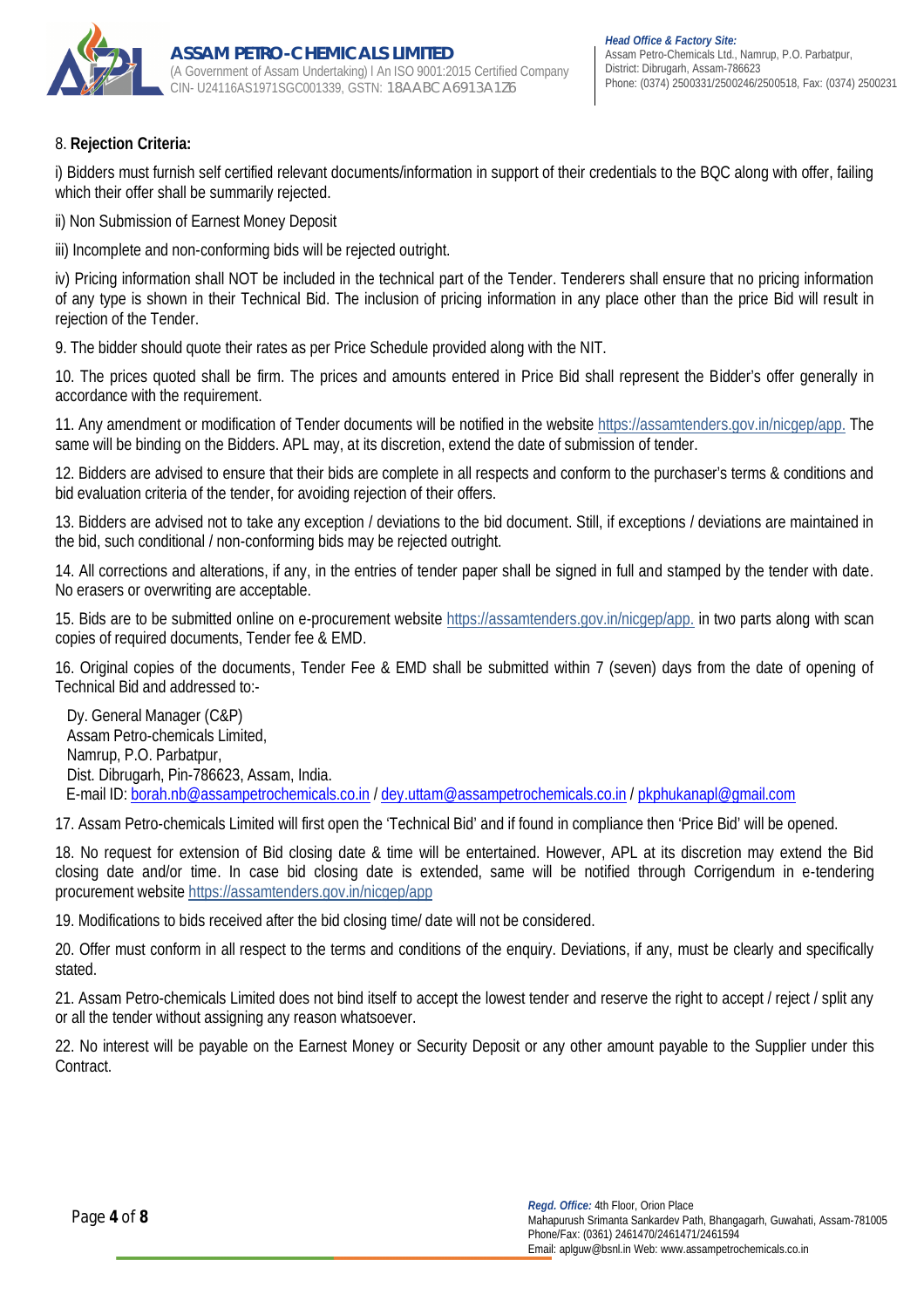

23. Bidder shall bear all costs and expenses associated with the preparation and submission of bid. Assam petro-chemicals limited, hereinafter to as Company, will in no case be responsible or liable for those costs, regardless of the conduct or outcome of the bidding process.

24. Conditional bids are liable to rejection at the sole discretion of the Company.

25. Bidders must quote clearly and strictly in accordance with the Price Bid uploaded in the website https://assamtenders.gov.in/nicgep/app otherwise the bid will be rejected. A bid submitted with an adjustable price will be treated as non-responsive and rejected.

## 26. **COMMERCIAL TERMS:**

1) **Price Basis:** Price basis can be Ex-works or FOT destination. Bidders should specify the responsibility of Transit Insurance. For Ex-Works, bidder has to quote for transportation upto APL, Namrup.

2) **GST:** Bidder has to mention the rate of percentage of GST and submit their GST Registration Certificate ID, GST ARN No. etc. along with the bid. Further, during the supply of material, bidders are requested to incorporate our GST No. **18AABCA6913A1Z6** in their Tax Invoice in order to avail the benefit of GST.

3) **TRANSPORTATION: All responsibilities regarding transportation shall be in the scope of the supplier. Transporter available and having godown in our area are M/s ARC Ltd., Ms TCI Express, M/s TCI Freight, M/s ATC (Assam) Pvt. Ltd, M/s ABC Ltd and M/s DARCL.**

4) **Payment terms: i)** No advance shall be paid **ii)** 90% (ninety percent) payment will be made within 30 days after receipt & acceptance of materials. The remaining 10% (ten percent) will be kept as Security Deposit. The Security Deposit will be released after expiry of the guarantee period OR remaining 10% payment will be released against submission of Performance Bank Guarantee within 15 days after receipt of confirmation of PBG from issuing Bank. **Note: All the above terms (under Sl. No. 26) should be specified along with Technical Bid.**

27. The delivery period of the entire order shall be deemed to be essence of the contract. In case of delay in execution beyond stipulated period then unless such delay is attributed to owner, or in Force majeure conditions, there will be reduction of contract value @ 0.5% for each week of delay or part thereof subject to maximum of 5% of total contract value.

## 28. **Delivery Challan should be submitted along with supply mentioning the material unit rate, HSN code and rate of GST.**

29. **Applicability of Law & Jurisdiction:** The order shall be governed and interpreted in accordance with the applicable laws of India as well as the State of Assam. Any suit or proceedings to enforce the rights of either of the parties hereto under this CONTRACT will be instituted in and tried by the courts of Dibrugarh only in the state of Assam and by no other courts and both the parties hereto hereby expressly agree to submit to the jurisdiction of such courts.

30. **Cancellation of Tenders:** APL reserves the right of rejection any or all bids or accepting any bid in part, without assigning any reason there off and without any financial implication on APL, What so ever.

31. **GST TDS deduction from bill**: With reference to the provision of Section 51 of GST, an amount equivalent to **2% (1% CGST, 1% SGST or 2% IGST**) of Taxable value of supply is to be **deducted as GST TDS** if the taxable value of a single W/O or P.O. **exceeds the value of Rs. 2.50 Lakhs before GST**.

32. **TDS on purchase of Goods:** As per new provision vide Sec 194Q for Tax Deduction at Source (TDS) on the purchase of goods **Income Tax will be deducted @ 0.1% on the purchases of goods, if the purchases exceed Rs 50 lacs in a financial year**. This provision is applicable w.e.f. 1st July 2021.

Sd/- **DEPUTY GENERAL MANAGER (C&P)**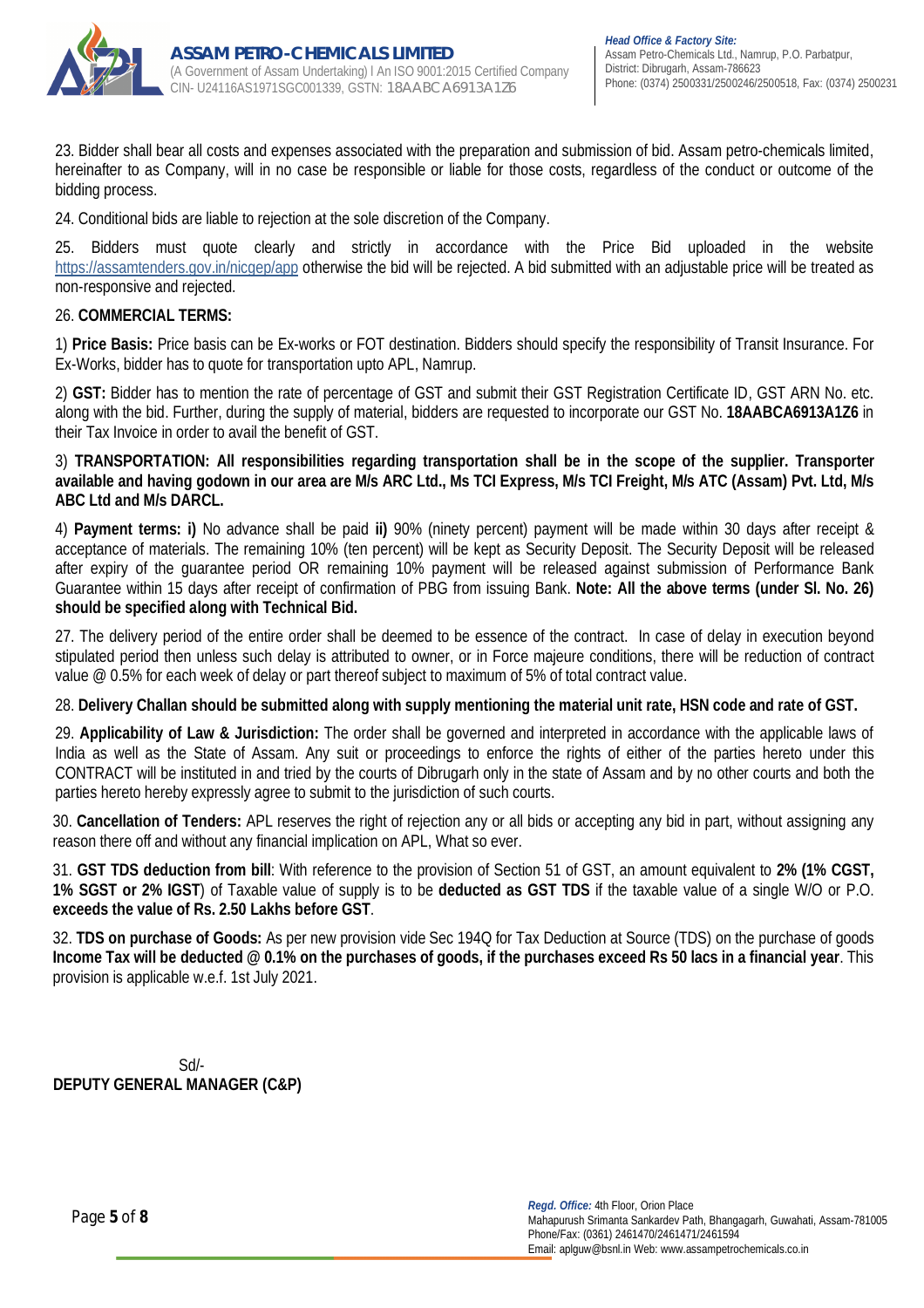

## **ANNEXURE – I**

### **PROFORMA FOR EMD**

In consideration of Assam Petrochemicals Limited, having its Registered Office at 4th Floor, Orion Place Mahapurush Srimanta Sankardev Path, Bhangagarh, Guwahati, Assam-781005 India ( hereinafter called ' the Owner' which expression shall unless repugnant to the subject or context includes its successors and assigns) having agreed to exempt M/s …………………………… (Hereinafter called 'the said Tenderer(s)' which expression shall unless repugnant to the subject or context includes his successors and assigns) from the demand under the terms and conditions of tender no. ………. for …………………… hereinafter called 'the said Tender' of such earnest money deposit for the due fulfillment by the said Tenderer(s) of the terms and conditions contained in the said tender…………….. for ……………on production of bank guarantee for an amount of Rs. …………………. only.

We ........................... Bank hereinafter referred to as 'the bank' do hereby undertake to pay to the owner and amount not exceeding Rs. ………………… only against any loss or damage caused to or suffered or would be caused to or suffered by the said owner by reason of any breach by the said Tenderer(s) of any of the terms and conditions contained in the said tender (the decision of the owner as to any such breach having been committed and loss suffered shall be binding on us).

1.We……………… Bank do hereby undertake to pay the amounts due and payable under this guarantee without any demur merely on a demand from the owner stating that the amount claimed is due by way of loss or damage caused to or would cause to or suffered by the owner by reason of any breach by the said Tenderer(s) of any of the terms and conditions contained in the said tender or by reason of the said Tenderer's failure to keep the tender open. Any such demand made on the Bank shall be conclusive as regards the amount due and payable by the Bank under this Guarantee. However, our liability under this guarantee shall be restricted to an amount not exceeding Rs. …………………….. only.

2.We……………. Bank further agree that the guarantee herein contained shall remain in full force and effect during the period that would be taken for the finalization of the said tender and that it shall continue to be enforceable till the said tender is finally decided and order placed on the successful tenderer(s) and/or till all the dues of the owner under/or by virtue of the said tender have been fully paid and its claims satisfied or discharged or till a duly authorised officer, of the owner certifies that the terms and conditions of the said tender have been fully and properly carried out by the said Tenderer(s) and accordingly discharges the guarantee. Above provisions are applicable subject to validity mentioned in para 4 (b).

3.We \_\_\_\_\_\_\_\_\_\_\_\_\_\_\_\_\_\_Bank undertake not to revoke this guarantee during the currency except with the previous consent of the Owner in writing. Upon expiration of this Guarantee, this document is to be returned to the Bank for cancellation.

.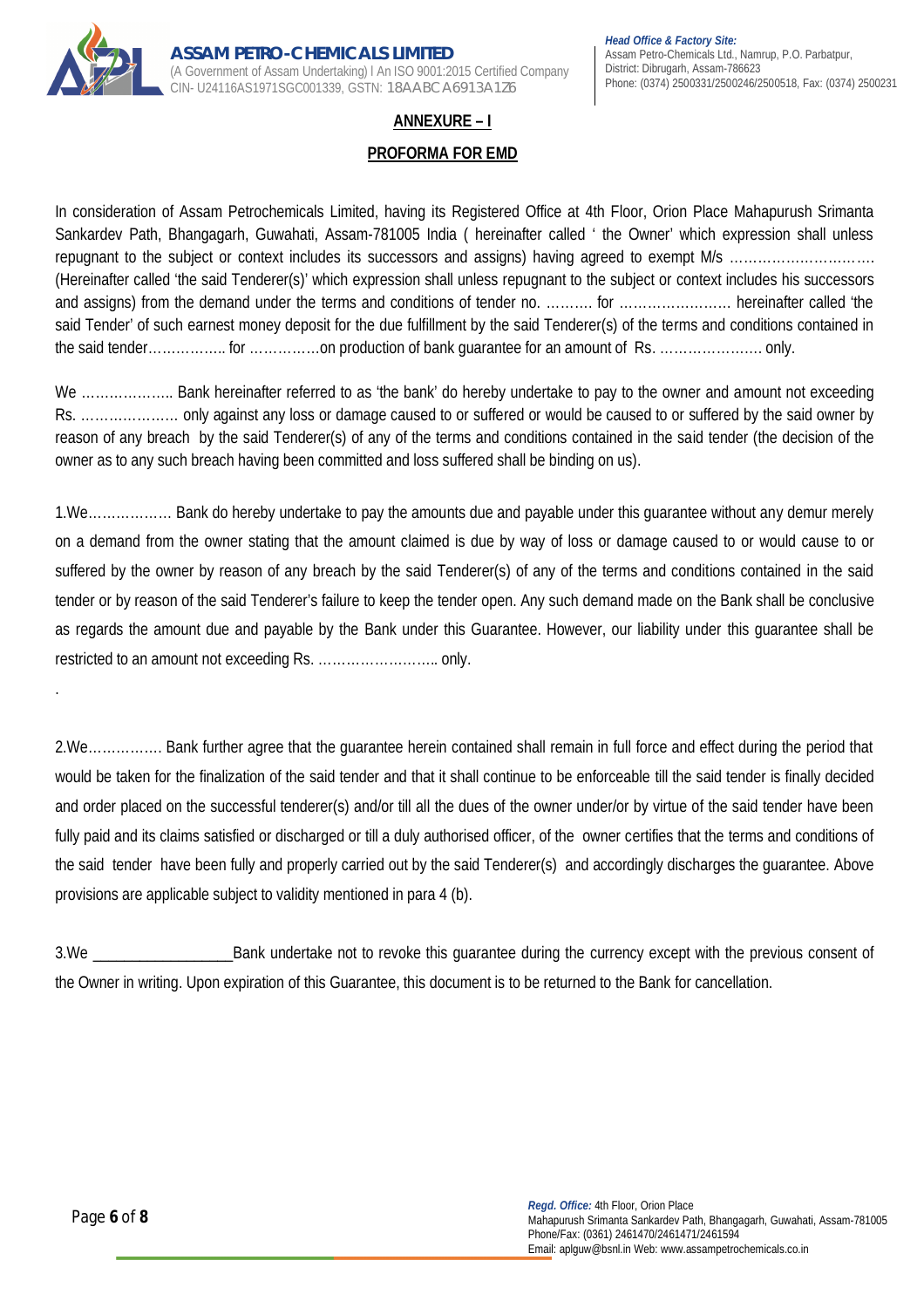

- 4. NOTWITHSTANDING anything contained hereinabove,
- a. Our liability under this guarantee shall be restricted to an amount of Rs. ………………... only.
- b. This guarantee shall be valid upto \_

|                       | c. The Bank shall be released and discharged from all liability under this guarantee unless a written claim or demand is received by |  |  |
|-----------------------|--------------------------------------------------------------------------------------------------------------------------------------|--|--|
| the Bank on or before |                                                                                                                                      |  |  |

The Bank hereby declares that it has the power to issue this guarantee and the undersigned has fully power to do so.

dated……………. day of…………………….. 20……….

Corporate seal for bank